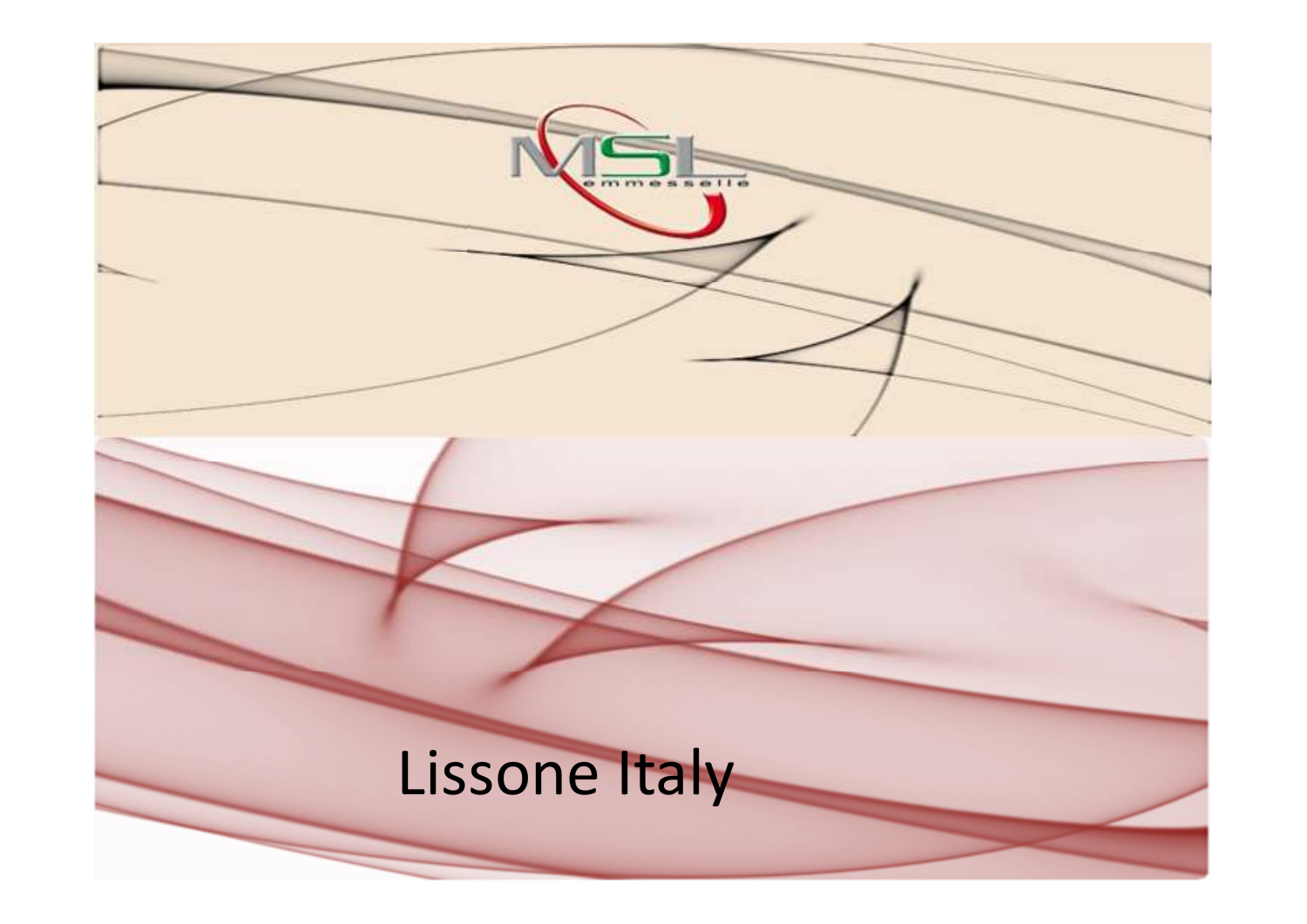## Celsius line temperature and humiditycontrol

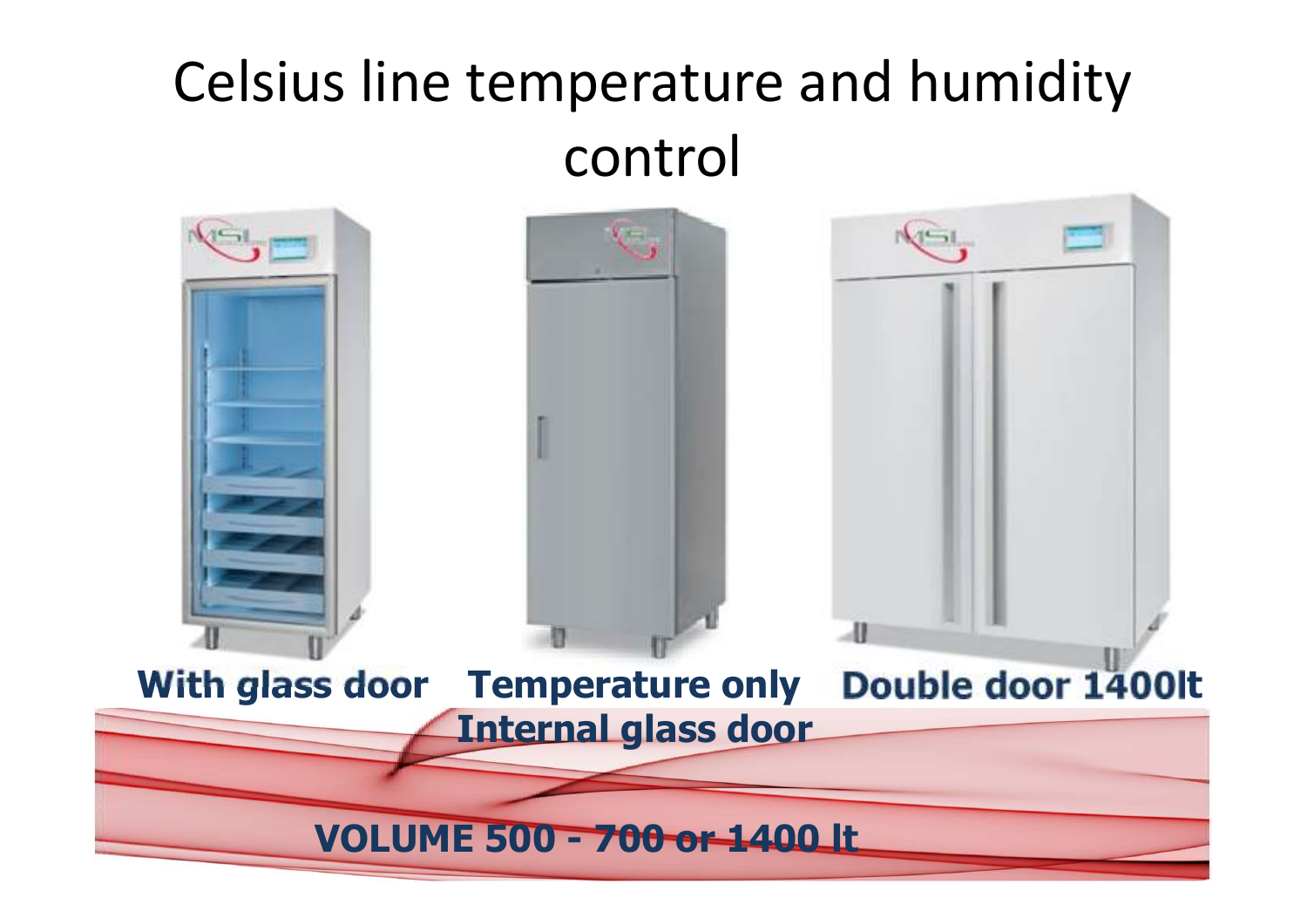|                                                 | <b>CODE</b>  | <b>HC500</b>        | <b>HC700</b>        | HC15M               |  |
|-------------------------------------------------|--------------|---------------------|---------------------|---------------------|--|
| Technical data sheet                            |              |                     |                     |                     |  |
|                                                 | <b>MODEL</b> | Celsius clima 500   | Celsius Clima 700   | Celsius Clima 1500  |  |
|                                                 |              |                     |                     |                     |  |
| <b>DESCRIPTIONS</b>                             | <b>UNIT</b>  | <b>DATA</b>         |                     |                     |  |
| overal dimension (w x d x h)                    | mm           | 720 x 765 x 2050    | 740 x 920 x 2050    | 1350 x 920 x 2030   |  |
| internal dimension (w x d x h)                  | mm           | 600 x 585 x 1500    | 600 x 650 x 1500    | 1200 x 650 x 1500   |  |
| working space volume                            | It           | 500                 | 700                 | 1500                |  |
| Num. Of loading door                            | $N^{\circ}$  | $\mathbf{1}$        | $\mathbf{1}$        | $\overline{2}$      |  |
| Max loading weight                              | Kg           | 120                 | 150                 | 300                 |  |
| temperature range                               | $^{\circ}$ C | $5,60^{\circ}$ C    | $5,60^{\circ}$ C    | $5,60^{\circ}$ C    |  |
| temperature uniformity                          | $^{\circ}$ C | ±1                  | ±1                  | ±1                  |  |
| Temperature constancy                           | $^{\circ}$ C | ±0.3                | ±0.3                | ±0.3                |  |
| Humidity range                                  | $\%$         | 25,98               | 25,98               | 25,98               |  |
| humidity uniformity                             | $\%$         | ± 5                 | ± 5                 | ± 5                 |  |
| for<br>Temperature<br>range<br>humidity control | $^{\circ}$ C | $+10$ amb $, 60$    | $+10$ amb $, 60$    | $+10$ amb, 60       |  |
| Thermofan                                       | $N^{\circ}$  | $\mathbf{1}$        | $\mathbf{1}$        | $\mathbf{1}$        |  |
| insulation                                      |              | Polyurethane        | polyurethane        | Polyurethane        |  |
| internal wall material                          |              | <b>AISI 304</b>     | AISI 304            | AISI 304            |  |
| power supply                                    | $\vee$       | $230 + 1ph + N + T$ | $230 + 1ph + N + T$ | $230 + 1ph + N + T$ |  |
| Frequency                                       | <b>Hz</b>    | 50                  | 50                  | 50                  |  |
| max power                                       | <b>KVA</b>   | 1,5                 | 1,5                 | 2,5                 |  |
| sound emisions                                  | dBA          | < 50                | < 50                | < 50                |  |
| weight                                          | Kg           | 110                 | 130                 | 210                 |  |
| colour                                          |              | <b>INOX</b>         | <b>INOX</b>         | <b>INOX</b>         |  |

Celsius Clima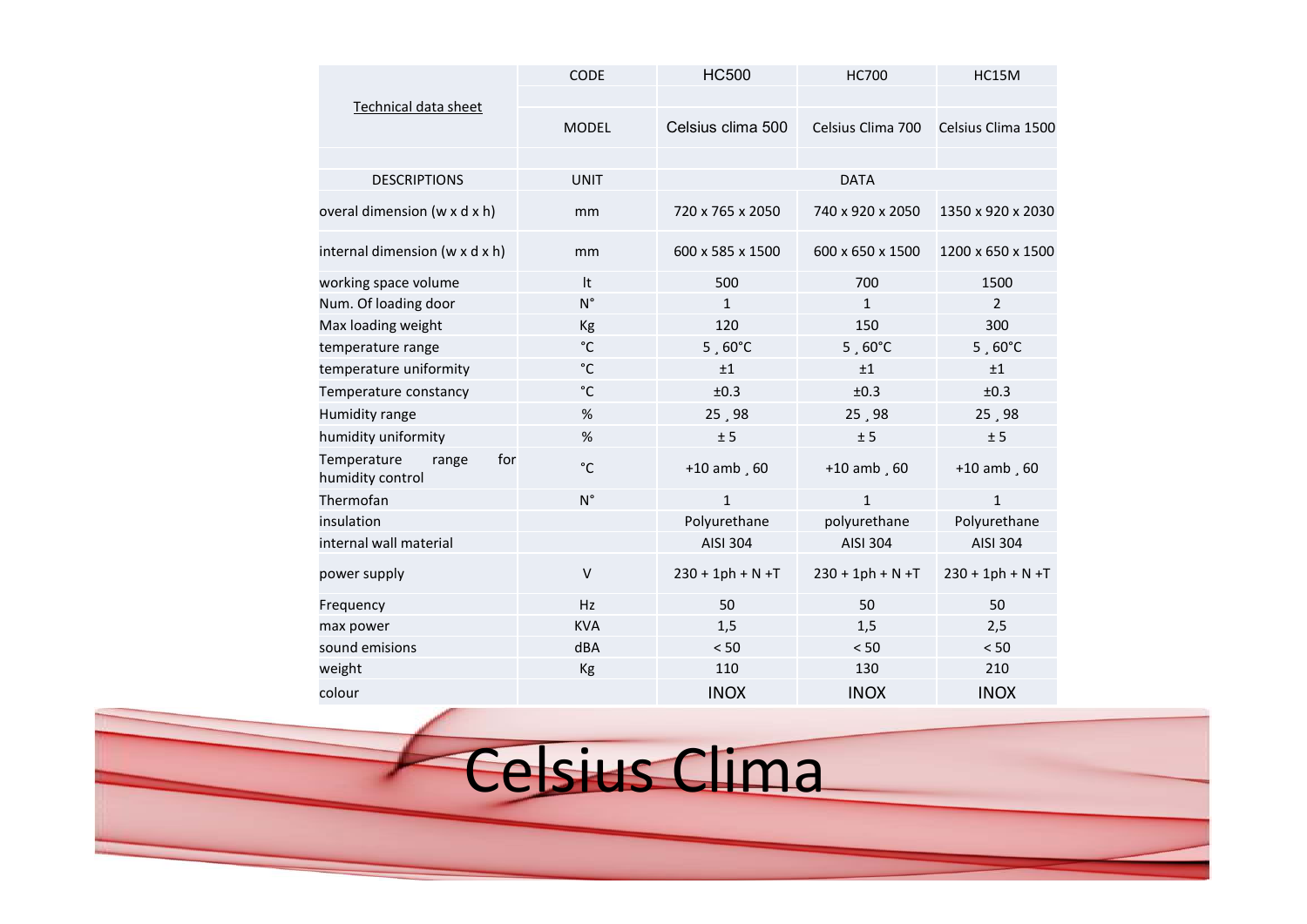| Technical data sheet<br>Celsius T 250<br>Celsius T 400<br>Celsius T700<br><b>MODEL</b><br>Data<br><b>DESCRIPTIONS</b><br><b>UNIT</b><br>720 x 860 x 2050<br>overal dimension (w x d x h)<br>620 x 825 x 1600<br>670 x 825 x 1940<br>mm<br>600 x 686 x 1320<br>internal dimension (w x d x h)<br>510 x 600 x 915<br>510 x 600 x 1250<br>mm<br>700<br>working space volume<br>It<br>250<br>400<br>$N^{\circ}$<br>1<br>Num. Of loading door<br>$\mathbf{1}$<br>$\mathbf{1}$<br>110<br>50<br>Max loading weight<br>80<br>Kg<br>$-5$ $-40^{\circ}$ C<br>$^{\circ}$ C<br>$-5$ $-40^{\circ}$ C<br>$-5$ $-40^{\circ}$ C<br>temperature range<br>temperature uniformity<br>°C<br>±1<br>±1<br>±1<br>±0.3<br>$^{\circ}$ C<br>±0.3<br>Temperature constancy<br>±0.3 |  |
|---------------------------------------------------------------------------------------------------------------------------------------------------------------------------------------------------------------------------------------------------------------------------------------------------------------------------------------------------------------------------------------------------------------------------------------------------------------------------------------------------------------------------------------------------------------------------------------------------------------------------------------------------------------------------------------------------------------------------------------------------------|--|
|                                                                                                                                                                                                                                                                                                                                                                                                                                                                                                                                                                                                                                                                                                                                                         |  |
|                                                                                                                                                                                                                                                                                                                                                                                                                                                                                                                                                                                                                                                                                                                                                         |  |
|                                                                                                                                                                                                                                                                                                                                                                                                                                                                                                                                                                                                                                                                                                                                                         |  |
|                                                                                                                                                                                                                                                                                                                                                                                                                                                                                                                                                                                                                                                                                                                                                         |  |
|                                                                                                                                                                                                                                                                                                                                                                                                                                                                                                                                                                                                                                                                                                                                                         |  |
|                                                                                                                                                                                                                                                                                                                                                                                                                                                                                                                                                                                                                                                                                                                                                         |  |
|                                                                                                                                                                                                                                                                                                                                                                                                                                                                                                                                                                                                                                                                                                                                                         |  |
|                                                                                                                                                                                                                                                                                                                                                                                                                                                                                                                                                                                                                                                                                                                                                         |  |
|                                                                                                                                                                                                                                                                                                                                                                                                                                                                                                                                                                                                                                                                                                                                                         |  |
|                                                                                                                                                                                                                                                                                                                                                                                                                                                                                                                                                                                                                                                                                                                                                         |  |
|                                                                                                                                                                                                                                                                                                                                                                                                                                                                                                                                                                                                                                                                                                                                                         |  |
|                                                                                                                                                                                                                                                                                                                                                                                                                                                                                                                                                                                                                                                                                                                                                         |  |
|                                                                                                                                                                                                                                                                                                                                                                                                                                                                                                                                                                                                                                                                                                                                                         |  |
|                                                                                                                                                                                                                                                                                                                                                                                                                                                                                                                                                                                                                                                                                                                                                         |  |
|                                                                                                                                                                                                                                                                                                                                                                                                                                                                                                                                                                                                                                                                                                                                                         |  |
| Thermofan<br>$N^{\circ}$<br>1<br>$\mathbf{1}$<br>$\mathbf{1}$                                                                                                                                                                                                                                                                                                                                                                                                                                                                                                                                                                                                                                                                                           |  |
| Polyurethane<br>Polyurethane<br>Polyurethane<br>insulation                                                                                                                                                                                                                                                                                                                                                                                                                                                                                                                                                                                                                                                                                              |  |
| <b>AISI 304</b><br>internal wall material<br><b>AISI 304</b><br>AISI 304                                                                                                                                                                                                                                                                                                                                                                                                                                                                                                                                                                                                                                                                                |  |
| $230 + 1ph + N$<br>$\vee$<br>$230 + 1ph + N + T$<br>$230 + 1ph + N + T$<br>power supply<br>+T                                                                                                                                                                                                                                                                                                                                                                                                                                                                                                                                                                                                                                                           |  |
| 50<br>Hz<br>50<br>50<br>Frequency                                                                                                                                                                                                                                                                                                                                                                                                                                                                                                                                                                                                                                                                                                                       |  |
| 2,0<br><b>KVA</b><br>1,3<br>1,5<br>max power                                                                                                                                                                                                                                                                                                                                                                                                                                                                                                                                                                                                                                                                                                            |  |
| dBA<br>< 50<br>sound emisions<br>$< 50$<br>< 50                                                                                                                                                                                                                                                                                                                                                                                                                                                                                                                                                                                                                                                                                                         |  |
| 145<br>120<br>135<br>weight<br>Kg                                                                                                                                                                                                                                                                                                                                                                                                                                                                                                                                                                                                                                                                                                                       |  |
| <b>INOX</b><br><b>INOX</b><br>colour<br><b>INOX</b>                                                                                                                                                                                                                                                                                                                                                                                                                                                                                                                                                                                                                                                                                                     |  |